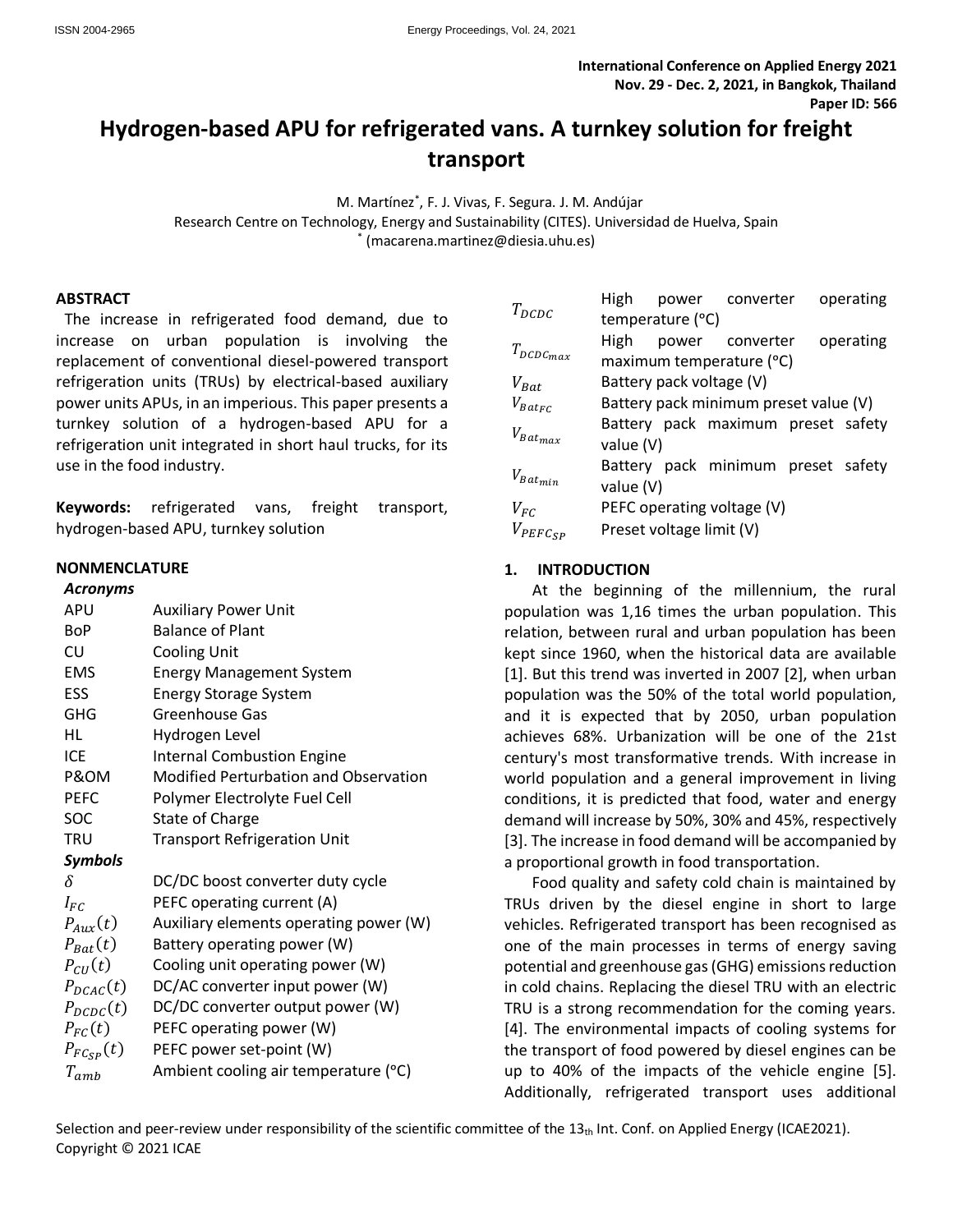diesel to power the refrigeration system, increasing the consumption by 12% and fuel cost by 6,000€/y (up to 40% of direct costs), [6].

### **2. H2-BASED AUXILIARY POWER UNIT**

The technological proposal includes the definition and design of the APU sized to meet the energy



Fig. 1. Hydrogen-based APU for refrigerated van. Component layout

This paper presents a comprehensive hydrogenbased auxiliary power unit (APU) solution for an integrated refrigeration unit in short-haul trucks for use in the food industry.

For this purpose, several parameters must be considered due to their influence into the truck container:

- Container dimensions,
- Route distance.
- Ambient temperature, solar irradiation and humidity during transit,
- Number and size of refrigerated box opening doors,
- Insulation, walls and lining material properties, transmission and radiation coefficients, surface area, thickness, temperature gradient, etc.),
- Infiltration through gaps or holes,
- Thermal loads: fruits, vegetables, meat, fish, frozen products, etc.

The objective of the PU development is to validate the deployment of hydrogen technologies in transportation applications.

requirements defined for the cooling system under study. The developed solution proposes the replacement of the mechanical compressor with an electric one, eliminating the truck's fuel consumption to generate cold, and consequently reducing its overall emissions.

Regarding the power system, the central core of the APU will be a polymer electrolyte fuel cell (PEFC). There is also an energy storage system based on a battery bank, which can cope with the start-up and cold unit cycles, allowing a more conservative use of the hydrogen system.

The APU incorporates all the electrical conversion elements, as well as the auxiliary power control and management equipment, so that its design is based on the "Plug & Play" philosophy.

The input to the fuel cell unit is provided by a hydrogen gas supply line with the purity and pressure conditions required by the fuel cell manufacturer.

The APU output is provided by a single-phase 220 VAC, 50 Hz power outlet, capable of supplying up to 3 kW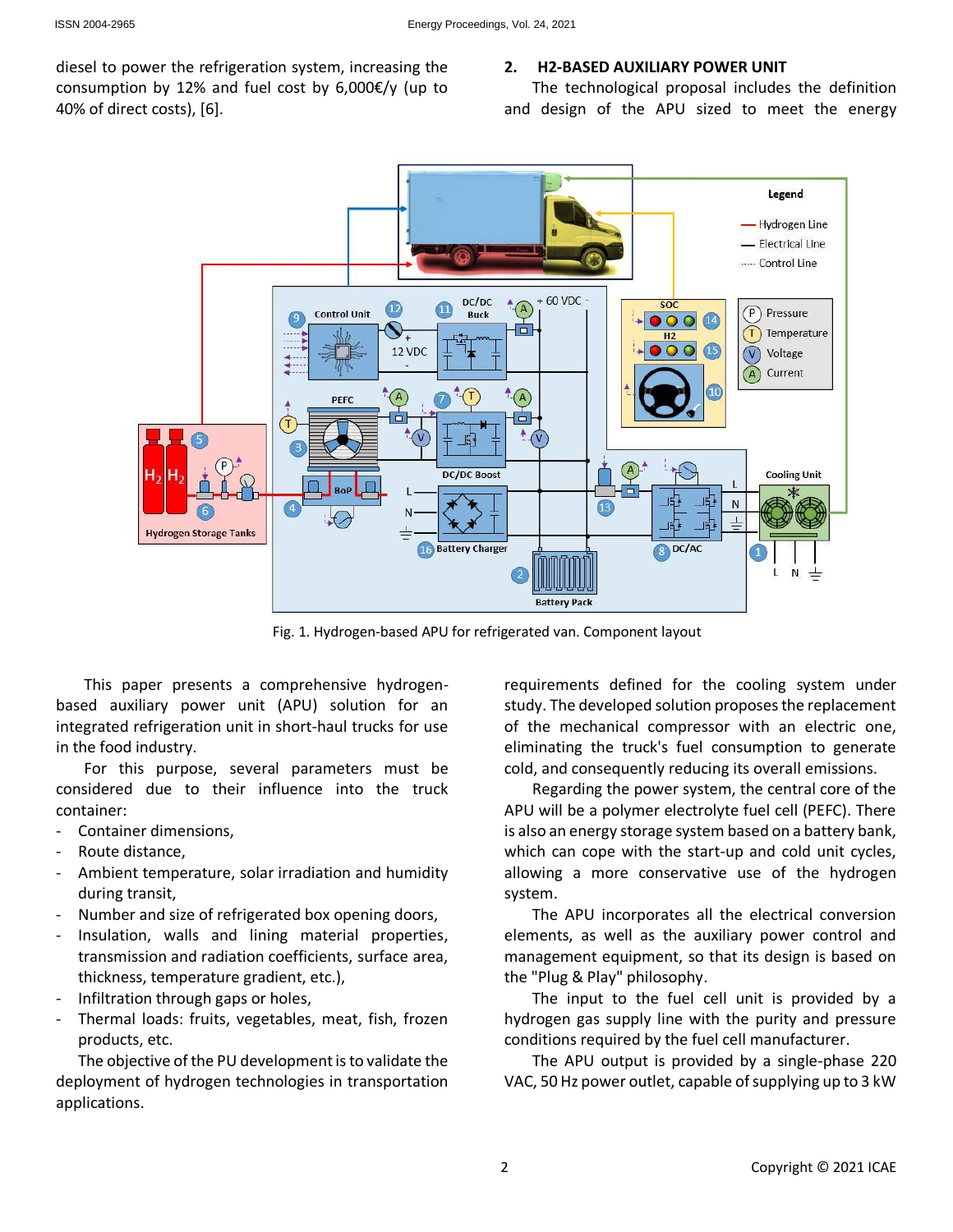of steady-state power, sufficient to meet the requirements of the cooling unit.

Hydrogen is supplied and stored in two 20-liter tanks, each with hydrogen compressed to 200 bar, and a system of valves, piping and regulators that allow safe operation during loading, unloading and storage.

## *2.1 Design and development*

The objective of the developed APU is to guarantee the power supply to the cooling unit (CU) (1, Fig. 1) throughout the successive stops during the delivery route.

The philosophy employed during its design ensures the lowest impact on the TRU. The sizing of the APU was calculated to guarantee the energy demand during a working day, about 8 hours.

In this case, the APU is based on a hybrid energy storage system (ESS) composed by a 60 VDC Li-ion battery pack (2, Fig. 1), and a hydrogen-based ESS as a range extender. This consists of a 2 kW stack (PEFC) and its balance of plant (BoP), [7] (3 and 4, Fig. 1), and two high-pressure hydrogen tanks with a storage capacity of 20 L at 200 bar (5, Fig 1). To guarantee the supply pressure of the PEFC (0.5 bar), a two-stage pressure regulator is used (6, Fig. 1). In addition, as the PEFC supplies unregulated power, an interleaved boost converter has been developed for proper integration and management of the PEFC on the DC bus (7, Fig. 1). Finally, the power conversion stage to supply the cooling unit from the DC bus is performed by an isolated single-phase DC/AC converter (8, Fig. 1).

For its part, the control unit (9, Fig. 1) performs the tasks related to the acquisition of the variable of interest, the management of the local APU controllers and the implementation of the energy management system (EMS). For this purpose, the APU has all the necessary sensors and actuators to carry out the proper control actions (see Fig. 1). In addition, the control unit monitors the status of the van ignition key (10, Fig. 1), to command the start or stop status of the APU.

To ensure proper power supply to the APU auxiliary equipment (fans, control unit, BoP, etc.), there is a 12 VDC buck DC/DC converter (11, Fig. 1) with direct power supply from the battery pack. In addition, to ensure electrical and personal safety during operation, the APU is equipped with auxiliary elements that allow safe disconnection of the electrical power system. Specifically, a rotary main switch (12, Fig. 1), and a DC contactor (13, Fig. 1).

From the user interface point of view, the APU integrates in the van cabin two indicator panels that inform the driver about the battery state of charge (SOC) and hydrogen level (HL) (14 and 15 respectively, Fig. 1), as well as an alarm associated with the ESS maximum discharge limit.

Finally, the APU has an integrated battery charger (16, Fig. 1), which allows external recharging of the battery pack if necessary, which can be done simply from a usual 230 V AC outlet.

# *2.2 EMS (Energy Management System)*

The developed EMS responds to a multi-objective proposal in which three fundamental design premises are considered, [8]: to guarantee of the power balance according to eq. 1 in DC bus, the maximum availability of the APU, as well as the conservative use of the battery pack and PEFC, [9].

$$
P_{Bat}(t) + P_{DCDC}(t) + P_{DCAC}(t) + P_{Aux}(t) = 0
$$
 (1)

The proposed solution is based on a hierarchical operation in which the battery pack assumes the power balance and the demand profile fluctuations in the first instance, preserving the charge of the battery pack and maintaining its operation in a stable state regardless of operating conditions.

Taking into account the above assumptions, and the system architecture shown in Fig. 1, the EMS strategy is described as follows (Fig. 2): First, during internal combustion engine (ICE) operation, the APU will be in standby until the start condition (ignition key disconnection) occurs. Next, it will be the battery pack, via the DC/AC converter, that will supply the required power to the CU. This operation will continue indefinitely until its SOC reaches a preset minimum level, after which the PEFC will start up in a controlled manner, using a stepped profile, which is essential to ensure proper humidification and thermal management of its stack.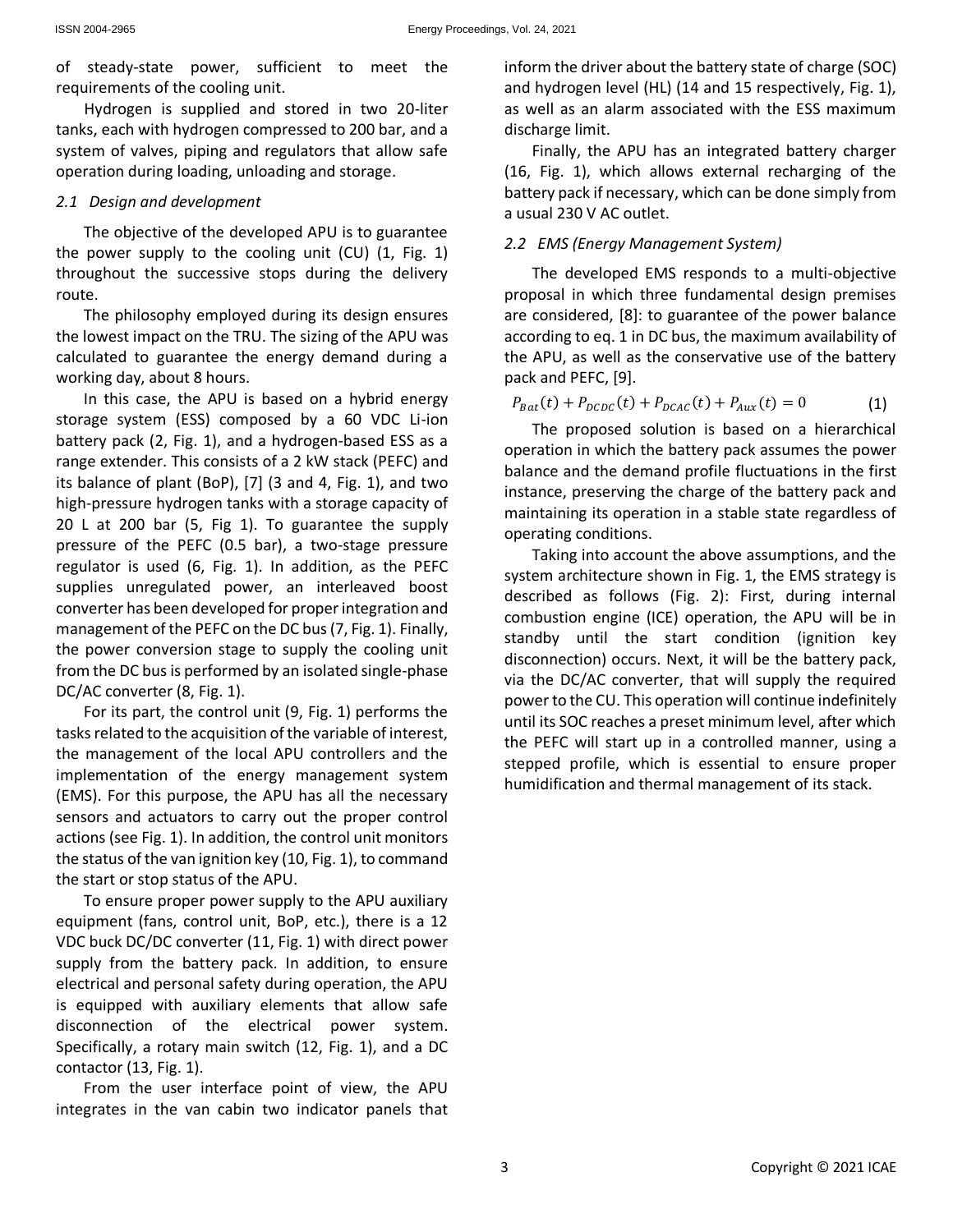

Fig. 2. EMS strategy of the developed Hydrogen-based APU.

Then, the control unit, through the DC/DC boost converter, implements a control law based on the modified perturbation and observation (P&OM) algorithm (Fig. 3), [10], which allows the maximum available power to be extracted from the PEFC. This algorithm has been slightly modified to ensure safe operation of the PEFC by setting power limitations as a function of operating voltage and ambient cooling air temperature (*Tamb*, Fig. 2). Based on this, a preset voltage limit ( $V_{PEFC_{SP}}$ ) is set to avoid operating in the stack concentration region. To reduce thermal stress, a maximum power setpoint ( $P_{FC_{SP}}$ ) is defined as a function of the ambient temperature inside the cabinet. This parameter was obtained experimentally under controlled conditions of ambient temperature and demand profile.







The operation of the PEFC will be maintained indefinitely until the full state of charge of the battery pack or the minimum HL is reached. At that time, a controlled fuel cell shutdown protocol will be established according to a power reduction profile.

Finally, coinciding with the final part of the working day (the system is calculated for that), the battery pack will be allowed to start discharging again. From here, the PEFC remains off and when the van returns to its base, the APU is ready to recharge its battery pack and hydrogen tanks in anticipation of another day's work.

## **3. EXPERIMENTAL RESULTS AND DISCUSSION**

The final assembly of the APU in Figure 1, the highpressure hydrogen tanks and the pressure regulator is shown in Fig. 4. To validate the proposed design, the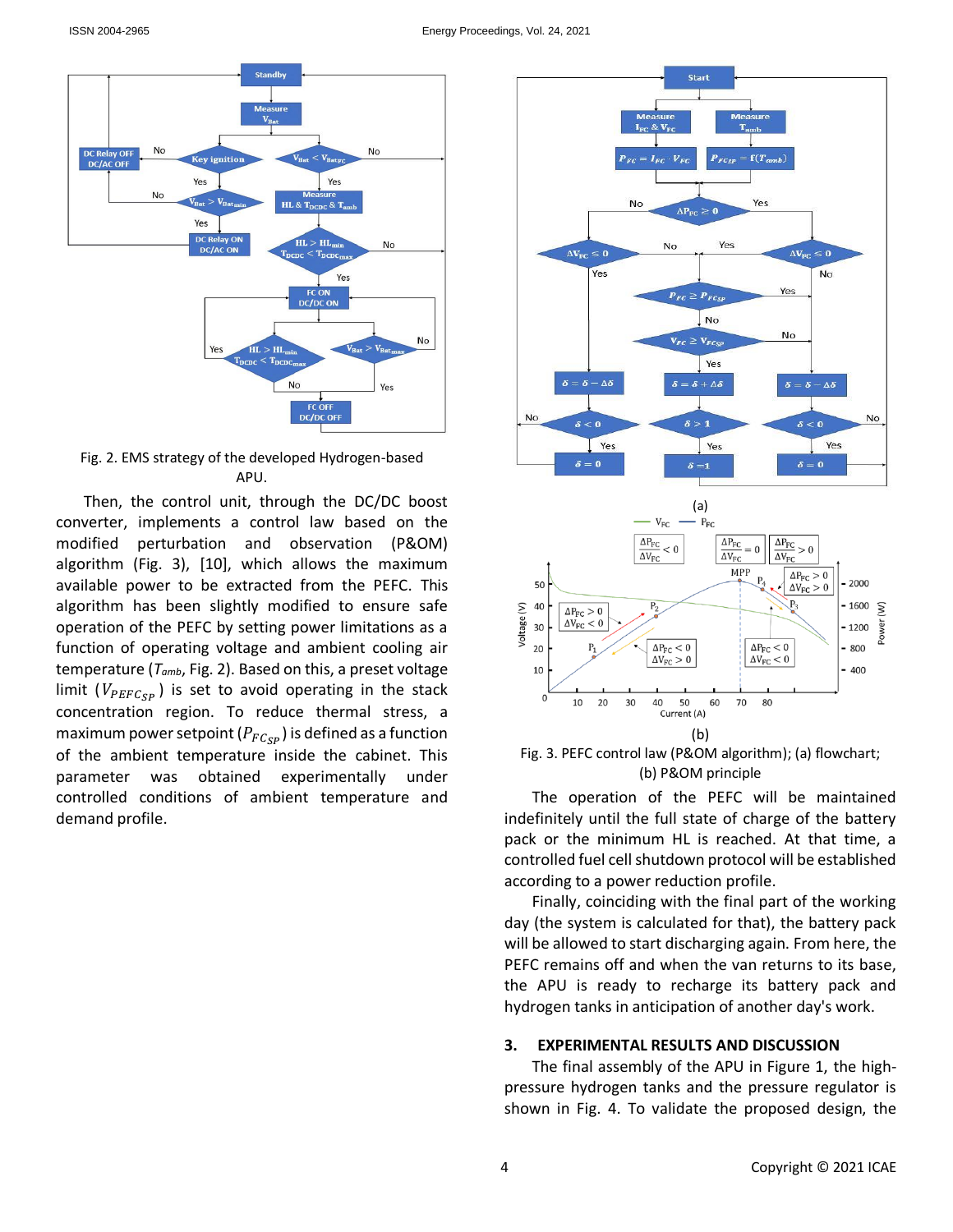developed APU was tested against a demand profile corresponding to a typical 8-hour workday.





Fig. 4. Distribution and final assembly of the components inside (top) and outside (bottom) the refrigerated box of the van.

At the initial instant, the ICE is operating, supplying power to the CU, and therefore the APU is off  $(P_{DCAC}(t) = 0$ , Fig. 5). During delivery stops, the APU comes into operation and supplies power to the CU to counteract thermal losses ( $P_{DCAC}(t)$  < 0, Fig. 5).

According to the proposed EMS, it is the battery pack in the first instance which guarantees the demand profile (see  $P_{Bat}$  and  $P_{DCAC}$ , Fig. 5,  $t \le 190$  min). This operation is maintained until the SOC drops to 35% (Fig. 5 and 6, *t* ≤ 190 min). At this point, the PEFC is activated (Fig. 5 and 7, *t* = 190 min).



Fig. 5 Battery ( $P_{Bat}$ ), DC/AC input power ( $P_{DC/AC}$ ), DC/DC output power ( $P_{DC/DC}$ ) and auxiliary consumption (*PAux*) power profile.



Fig. 6. SOC and HL profile.



Fig. 7. PEFC generation (PFC), PEFC power setpoint (PFC\_SP) and ambient temperature (TAmb) profile.

Based on the proposed P&OM algorithm, when the PEFC starts up, it charges the battery pack by transferring the maximum possible power to it; however, its continued operation causes a consequent increase in the ambient temperature inside the cabinet (Fig. 7, 190 ≤ *t* ≤ 220 min). To reduce the thermal stress of the PEFC, this temperature increase determines a reduction of the maximum power supplied, which ensures that the ambient temperature is maintained in a safe range until the end of the PEFC operation (Fig. 5 and 7,  $220 \le t \le 410$ min), in this case, determined by the total consumption of stored hydrogen (Fig. 5, 6 and 7, *t* = 410 min). After